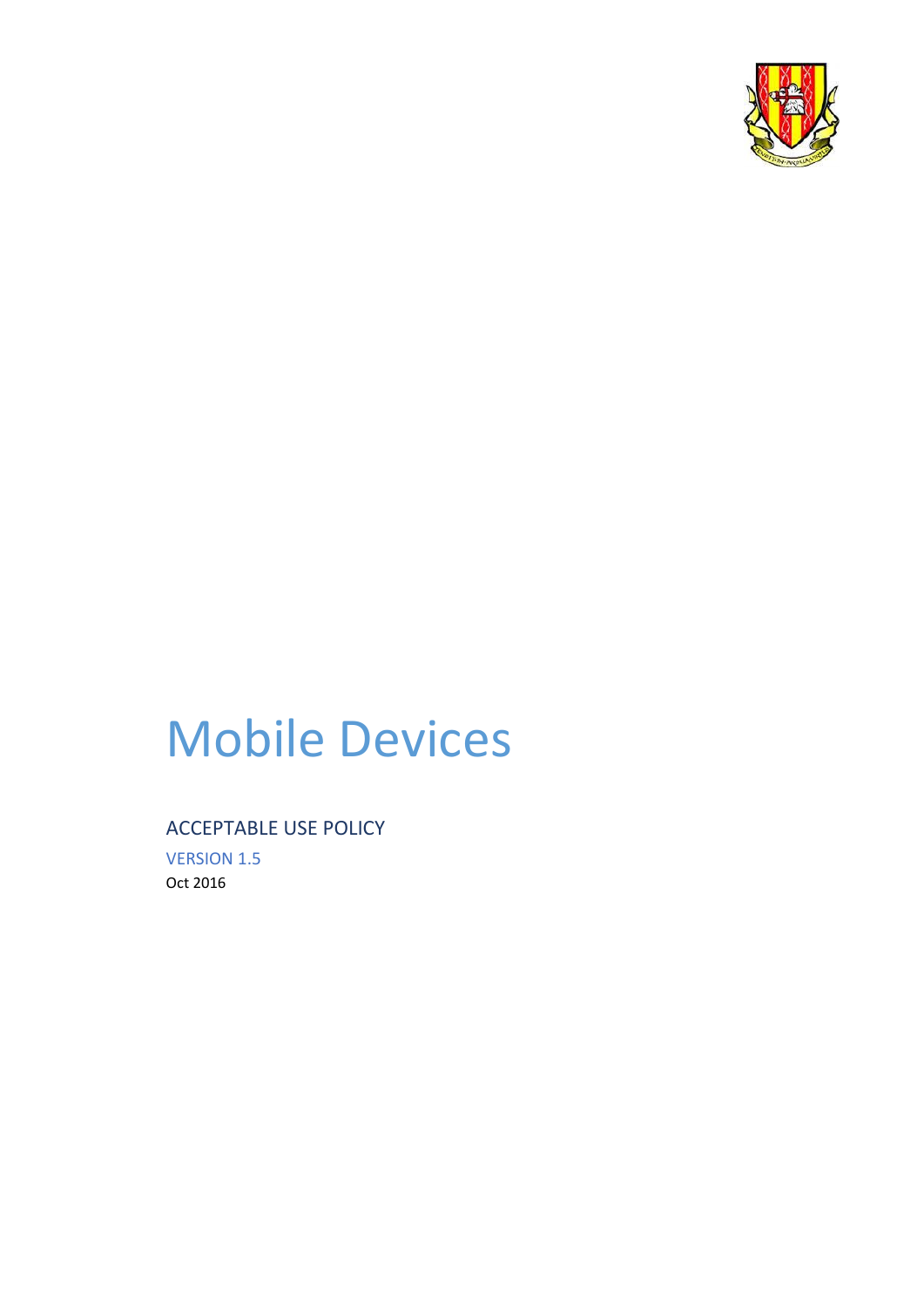## **Contents**

- 1. Background
- 2. Use of Mobile Technologies
- 3. Acceptable User Policy
- 4. Definitions
- 5. Appendices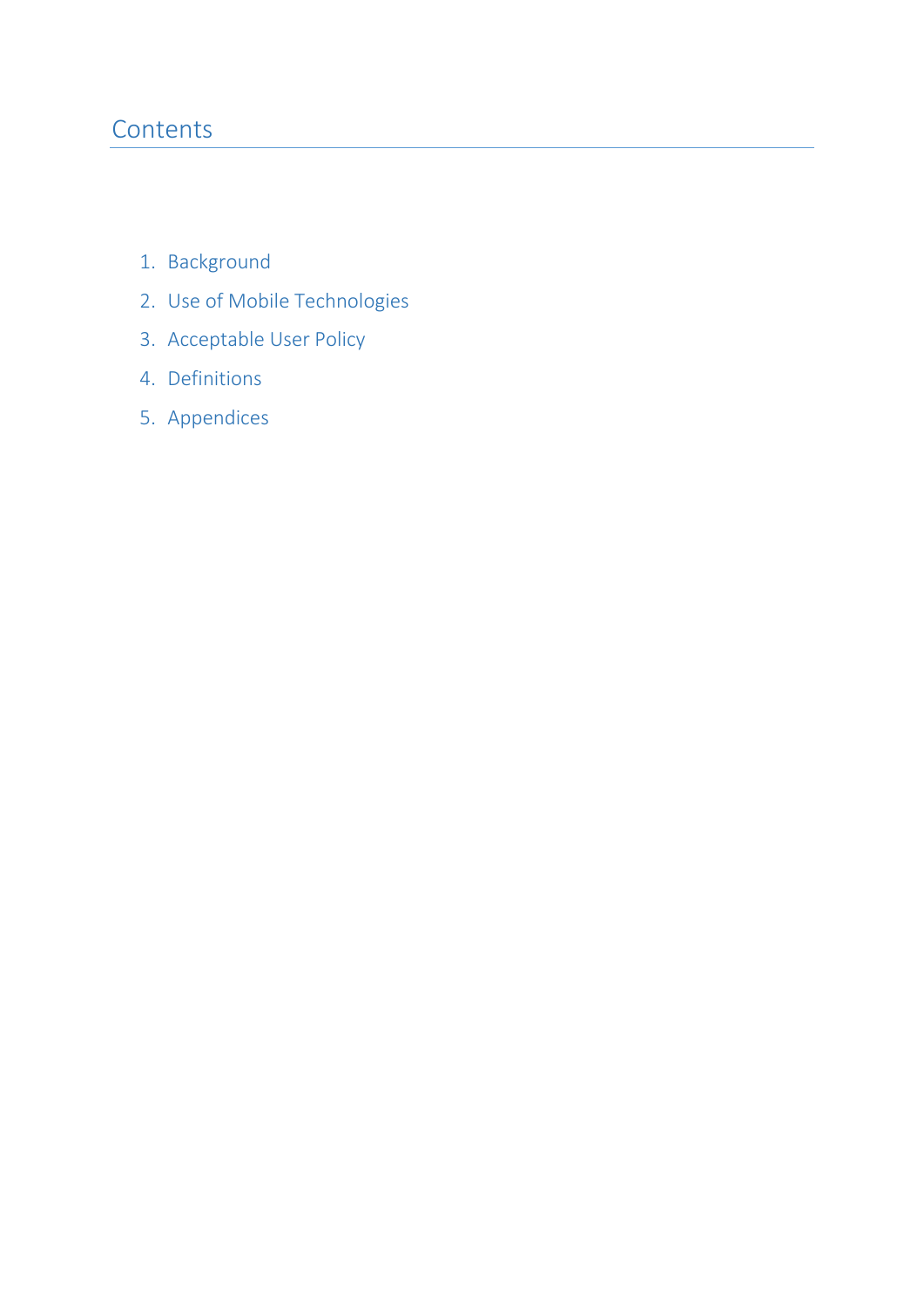## Background

Mackie Academy acknowledges that Mobile Devices are an integral part of modern life, that we must embrace such positive technology and make sure our young people are taught how, and perhaps more importantly, when it is acceptable to use them*.*

To this end the Junior House Captains were tasked to investigate and propose the roll-out of a Mobile Device Acceptable Use Policy (AUP). The outcome of this piece of work is contained within this document.

The House Captains examined the following questions to shape their work:

| <b>Question</b>                                                          | <b>Junior Captains Decision</b>                                                                                                                                                                                                                                                                                                                                                                                                                                 |  |
|--------------------------------------------------------------------------|-----------------------------------------------------------------------------------------------------------------------------------------------------------------------------------------------------------------------------------------------------------------------------------------------------------------------------------------------------------------------------------------------------------------------------------------------------------------|--|
| <b>Who will this</b><br>affect?                                          | Pupils - as end users<br>Parents – may have concerns over the use of mobile technology<br>Teachers - need to be in control of what is happening in lessons<br>Wider Community – may be guest users or have misconceptions of mobiles<br>in learning                                                                                                                                                                                                             |  |
| <b>What impact will</b><br>it have and what<br>safeguards do<br>we need? | Filtering - any data through school network should be filtered<br>Access - all pupils should have the opportunity to access mobile technology<br>not just those fortunate to own it themselves<br>Wi-Fi Access - Filtered guest access would allow internet use without<br>costing pupils 3/4G data charges<br>Teachers - have control over who uses it and when<br>Pupils – need clear understanding of the AUP                                                |  |
| When will we<br>have completed<br>milestones?                            | Initial Beta test - January 2016<br>Small scale tests following feedback - February 2016<br>Full trials prior to July 2016<br>Implement August 2016                                                                                                                                                                                                                                                                                                             |  |
| Why do we<br>need mobile<br>devices and an<br>AUP?                       | Mobile Technology allows greater efficiency (faster research, less cost<br>replacing books)<br>Children become more independent learners<br>AUP – to protect people, equipment and the school's reputation                                                                                                                                                                                                                                                      |  |
| <b>How</b> are we<br>going to<br>implement the<br>policy?                | Strict rules – setup in AUP signed by all, clear consequences for breaking<br>conditions<br>AUP designed by pupils<br>Rules apply to all users equally<br>Consult parents for their support<br>Clarity that pupil responsibility for safety, charging and costs of personal<br>equipment<br>Ensure teachers are responsible for decision to use any devices<br>Promote policy through posters and assemblies to pupils and information<br>evenings for parents. |  |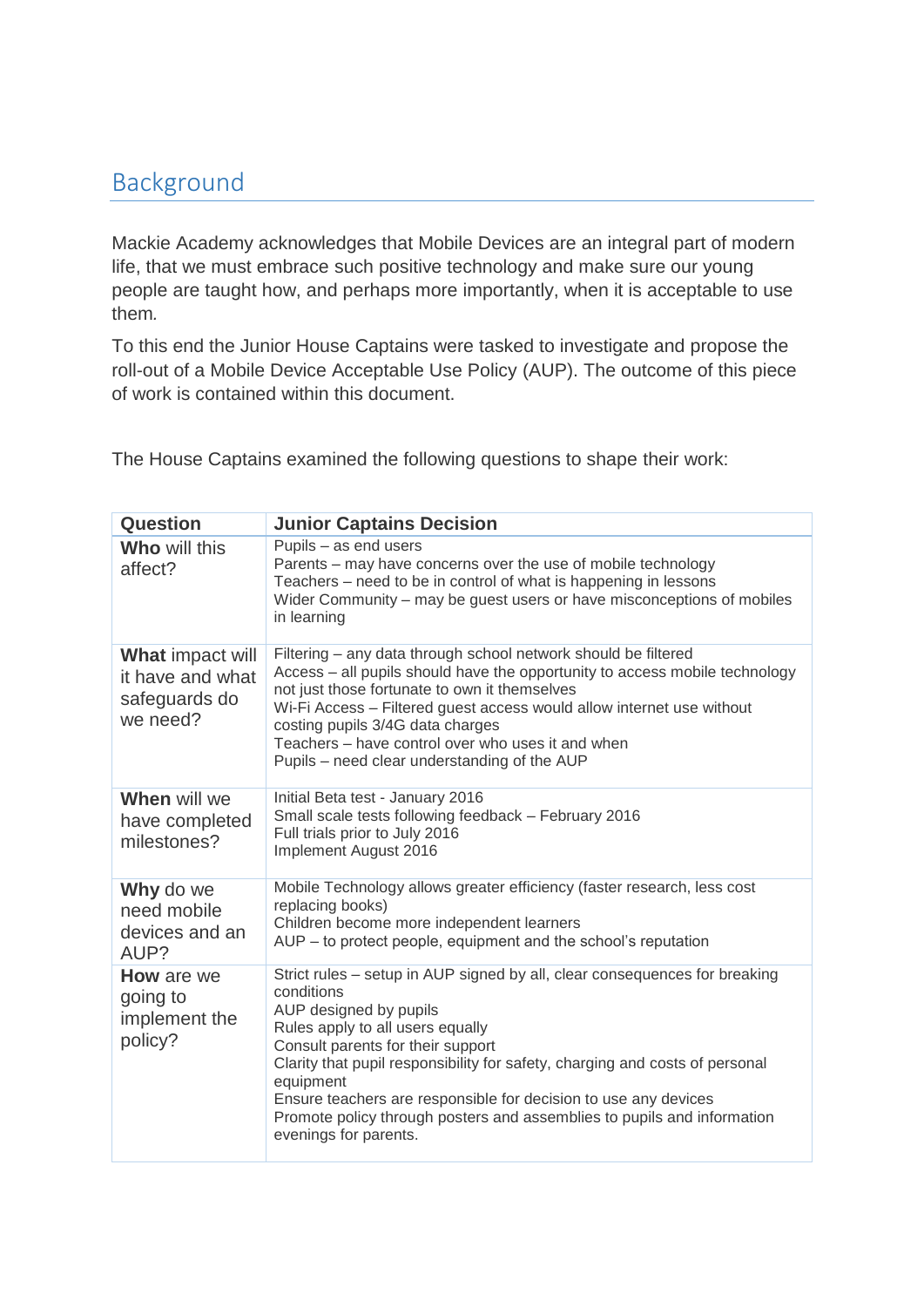# Use of Mobile Technology

Information and Communications Technology (ICT) in the 21st Century is seen as an essential resource to support learning and teaching, as well as playing an important role in the everyday lives of young people and adults. Consequently, Mackie Academy needs to build in the use of these technologies into our Learning and Teaching in order to develop the skills our young people need to access learning, life and work.

ICT covers a wide range of resources including; web-based and mobile learning. It is also important to recognise the constant and fast paced evolution of ICT within our society as a whole. Currently the internet technologies children and young people are using both inside and outside of the classroom include:

- **Websites**
- Apps
- E-mail, Instant Messaging and chat rooms
- Social Media, including Facebook and Twitter
- Mobile/ Smart phones with text, video and/ or web functionality
- Other mobile devices including tablets and gaming devices
- Online Games
- Learning Platforms and Virtual Learning Environments
- Blogs and Wikis
- Podcasting
- Video sharing
- Downloading
- On demand TV and video, movies and radio / Smart TVs

At Mackie Academy we understand our responsibility to educate our young people on eSafety Issues; teaching them the appropriate behaviours and critical thinking skills to enable them to remain both safe and legal when using the internet and related technologies, in and beyond the context of the classroom.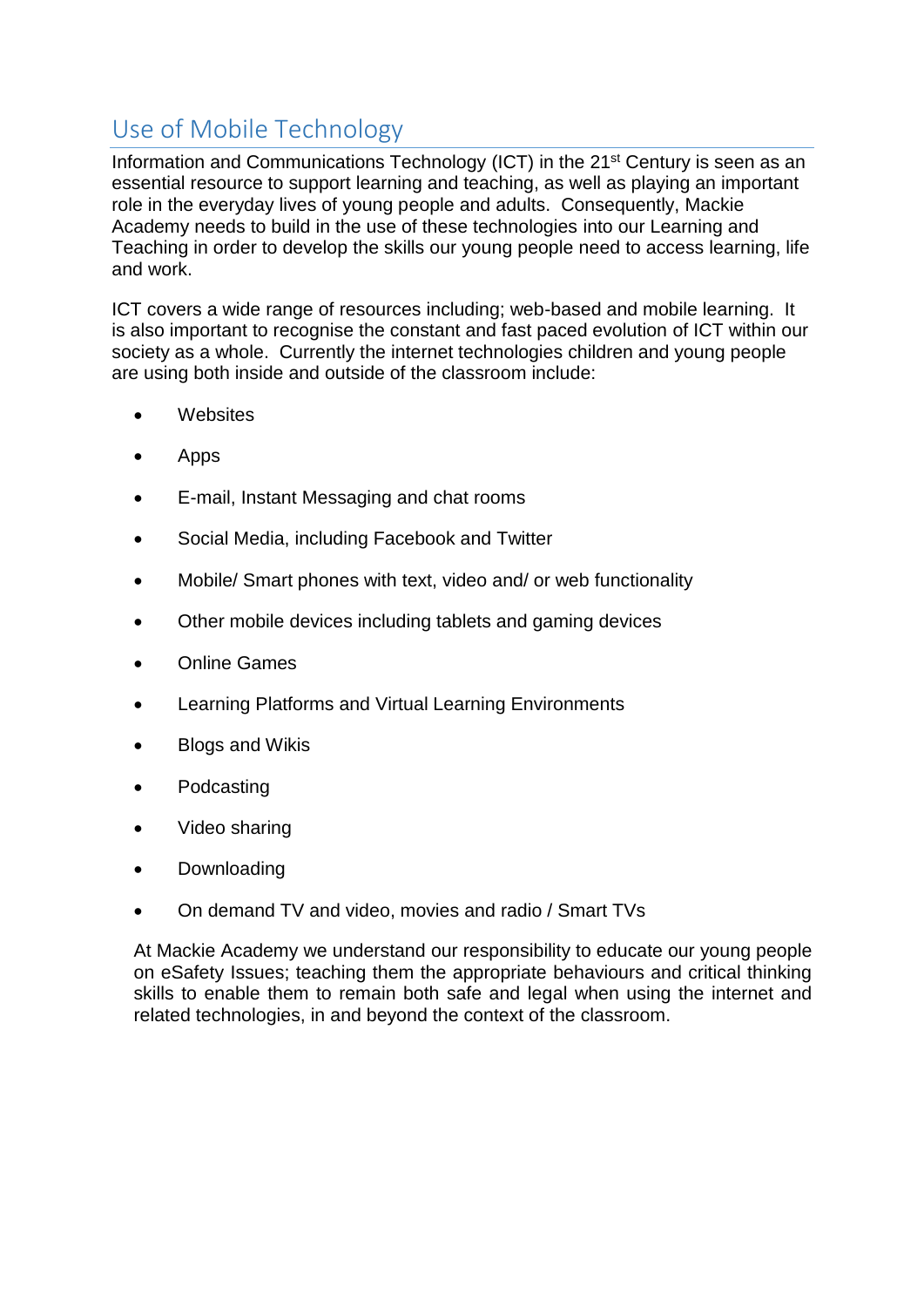Personal and School owned Mobile Devices (including phones)

- Pupils are allowed to bring personal mobile devices/phones to school. However neither Mackie Academy nor Aberdeenshire Council is responsible for the loss, damage or theft of any personal mobile device
- The school is not liable for any data or contractual charges incurred in the use of personal mobile devices
- The school does not provide charging facilities for personal mobile devices
- The sending of inappropriate communications between any member of the school community, in any form, is not permitted
- Permission must be sought before any image or sound recordings are made on any devices of any member of the school community
- Users bringing personal devices into school must ensure there is no inappropriate or illegal content on the device
- Where the school provides mobile technologies such as phones, laptops and iPads for offsite visits and trips, these devices should be used solely for approved curricular purposes

When using mobile technologies at Mackie Academy:

- 1. I understand it is the decision of the class teacher as to whether or not the use of mobile technology is permitted in any designated Amber Zone
- 2. Within learning I will only use any device for the intended and appropriate curricular purpose
- 3. I will not record any image or sound without the appropriate consent of the supervising member of staff
- 4. Mobile devices may not be used at anytime within designated Red Zones

I understand that any violation of the Acceptable User Policy will remove my privilege to access Mobile Technologies at Mackie Academy and may result in additional disciplinary action from the school and/or involvement by Police Scotland.

| Name | $\sim$ | $H_{\rm H}$<br>___ |
|------|--------|--------------------|
|------|--------|--------------------|